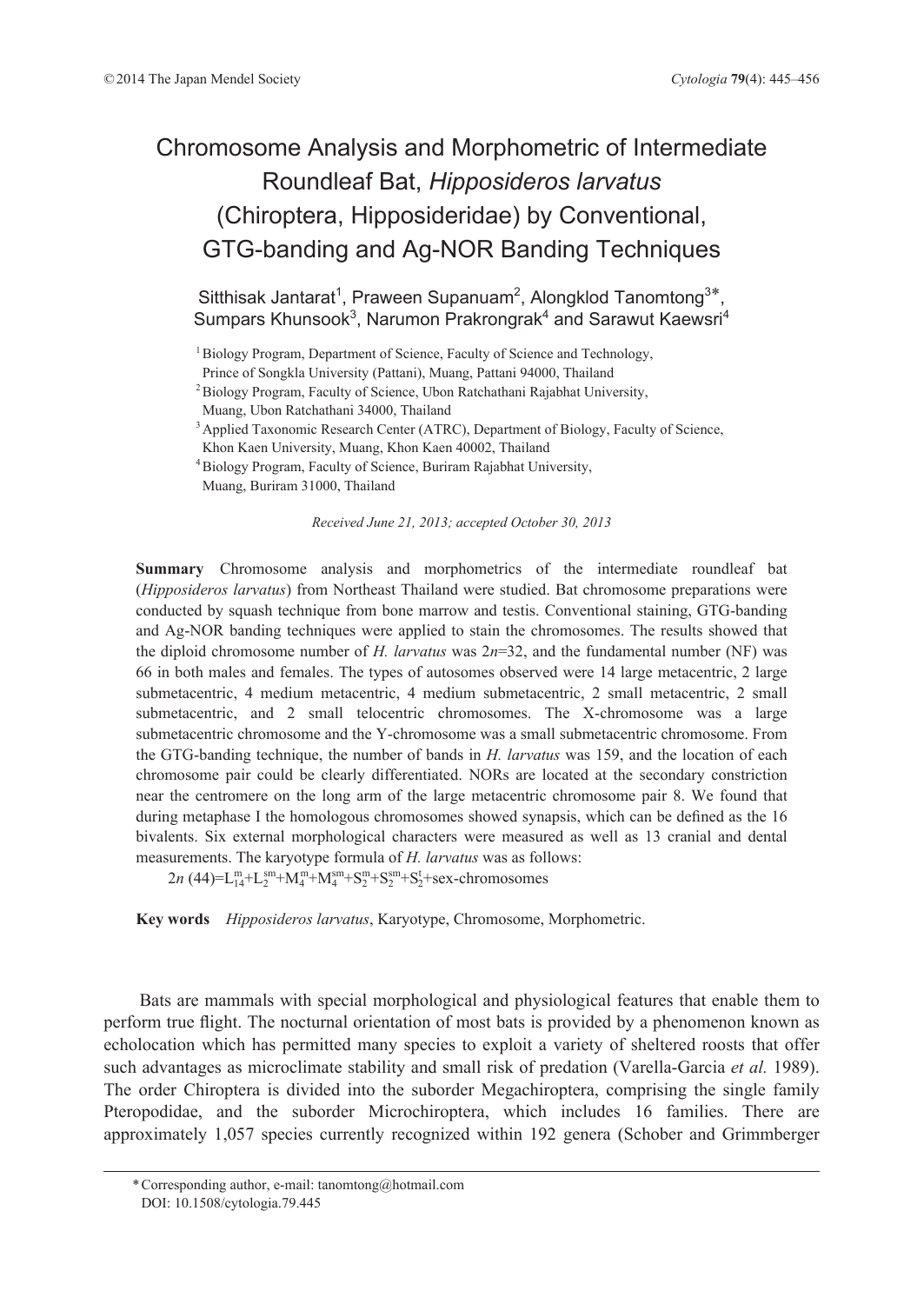1993, Wilson and Cole 2000, Kleiman *et al.* 2004).

The bat fauna of Thailand includes 10 families, 40 genera and approximately 120 species, ranking it as one of the world's most diverse chiropteran faunas. Nine families of the suborder Microchiroptera have been recorded in Thailand: Emballonuridae, Rhinopomatidae, Craseonycteridae, Nycteridae, Megadermatidae, Rhinolophidae, Hipposideridae, Vespertilionidae, and Molossidae (Lekagul and McNeely 1988, Bumrungsri *et al.* 2006, Francis 2008). Hipposiderid bats are distributed in the tropics and subtropics of the Old World and the family includes nine genera and 81 species. The genus *Hipposideros* is the largest within the family with 67 species (Bogdanowicz and Owen 1998, Simmons 2005).

The systematics of bats is based primarily on classical morphological characteristics such as shoulder articulation, dentition, and other cranial features. More recently, cytogenetic data have shown considerable promise as a valuable tool for systematics studies. The order Chiroptera is an interesting group with chromosome evolution ranging from considerably conservative to quite divergent (Varella-Garcia *et al.* 1989). Chromosomal studies of bats from Thailand have reported only 36 species representing seven families (Harada *et al.* 1982, Hood and Baker 1986, Harada *et al.* 1985a, 1985b, Bickham *et al.* 1986, Hood *et al.* 1988, Wu *et al.* 2009, Supanuam *et al.* 2012).

There have been many previous literature reviews about chromosome analysis of bats in family Hipposideridae (Ray-Chaudhuri and Pathak 1966, Ray-Chaudhuri *et al.* 1971, Dulić and Mutere 1974, 1977, Peterson and Nagorsen 1975, Ando *et al.* 1980, Handa and Kaur 1980, Harada *et al.* 1982, 1985a, Hood *et al.* 1988, Zhang and Wan 1992, Choudhury and Patro 1993, Rautenbach *et al.* 1993, Sreepada *et al.* 1993, Rickart *et al.* 1999, Gu 2002a, 2002b, 2006, Volleth *et al.* 2002, Mao *et al.* 2007, Yi and Harada 2006, Koubínová *et al.* 2010). In the present study, we report the karyotype analysis and chromosomal characteristics of the nucleolar organizer regions (NORs) of the intermediate roundleaf bat (*Hipposideros larvatus*) from Northeast Thailand. In the future, basic knowledge and cytogenetics of *H. larvatus* could be applied to several research areas, especially to assist in protection from extinction.

## Materials and methods

The *H. larvatus* samples were obtained from Nongbualamphu Province, Northeast Thailand. The bats, 10 males and 10 females, were transferred to the laboratory and were kept under standard



**Fig. 1.** Morphological characters of the intermediate roundleaf bat (*Hipposideros larvatus*) from Northeast Thailand, including external morphology (A), ventral view of skull (B), lateral view of skull (C), dorsal view of skull (D) and mandible (E) (scale bars 1.0 cm).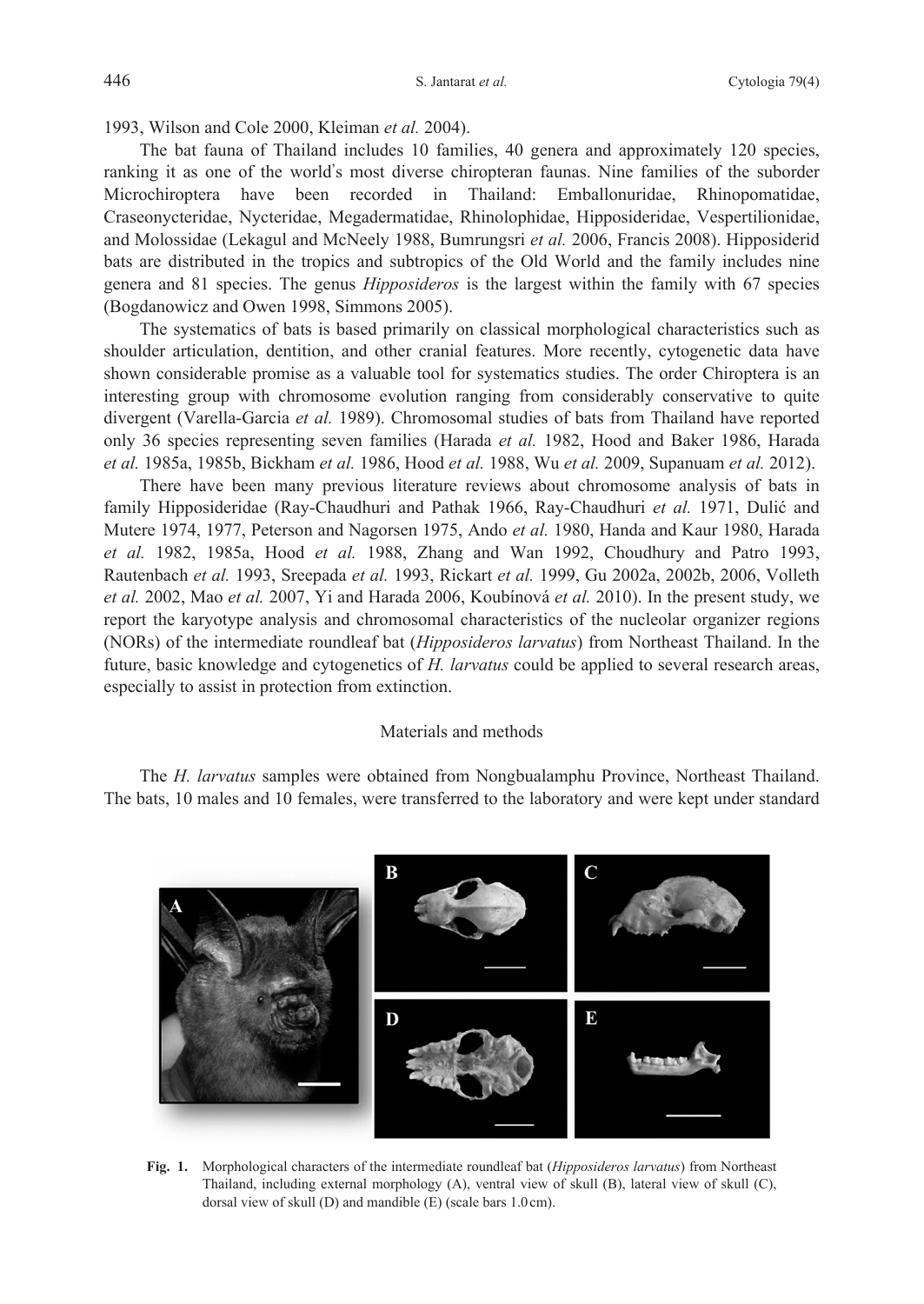conditions for seven days prior to the experiments. Chromosome preparation was conducted by the squash technique from the bone marrow and testis. Conventional staining, GTG-banding and Ag-NOR banding techniques were applied to stain the chromosome (Howell and Black 1980, Rooney 2001). The length of short arms (Ls) and long arms (Ll) of the chromosome were measured and the length of total arm chromosomes (LT, LT=Ls+Ll) was recorded. The relative length (RL) and centromeric index (CI) were estimated. CI was also computed to classify the types of chromosomes according to Chaiyasut (1989). All parameters were used in karyotyping and idiograming. External and cranial morphologies were measured for species identification (Duengkae 2006, Francis 2008, Lekagul and McNeely 1988).

Results and discussion

*Chromosome number, fundamental number and karyotype of* H. larvatus

The present results demonstrated that the diploid chromosome number of *H. larvatus* was



**Fig. 2.** Metaphase chromosome plates and karyotypes of male (A) and female (B) intermediate roundleaf bat (*Hipposideros larvatus*) 2*n* (diploid)=32 by conventional staining technique, arrows indicate sex chromosomes (scale bars 10 *μ*m).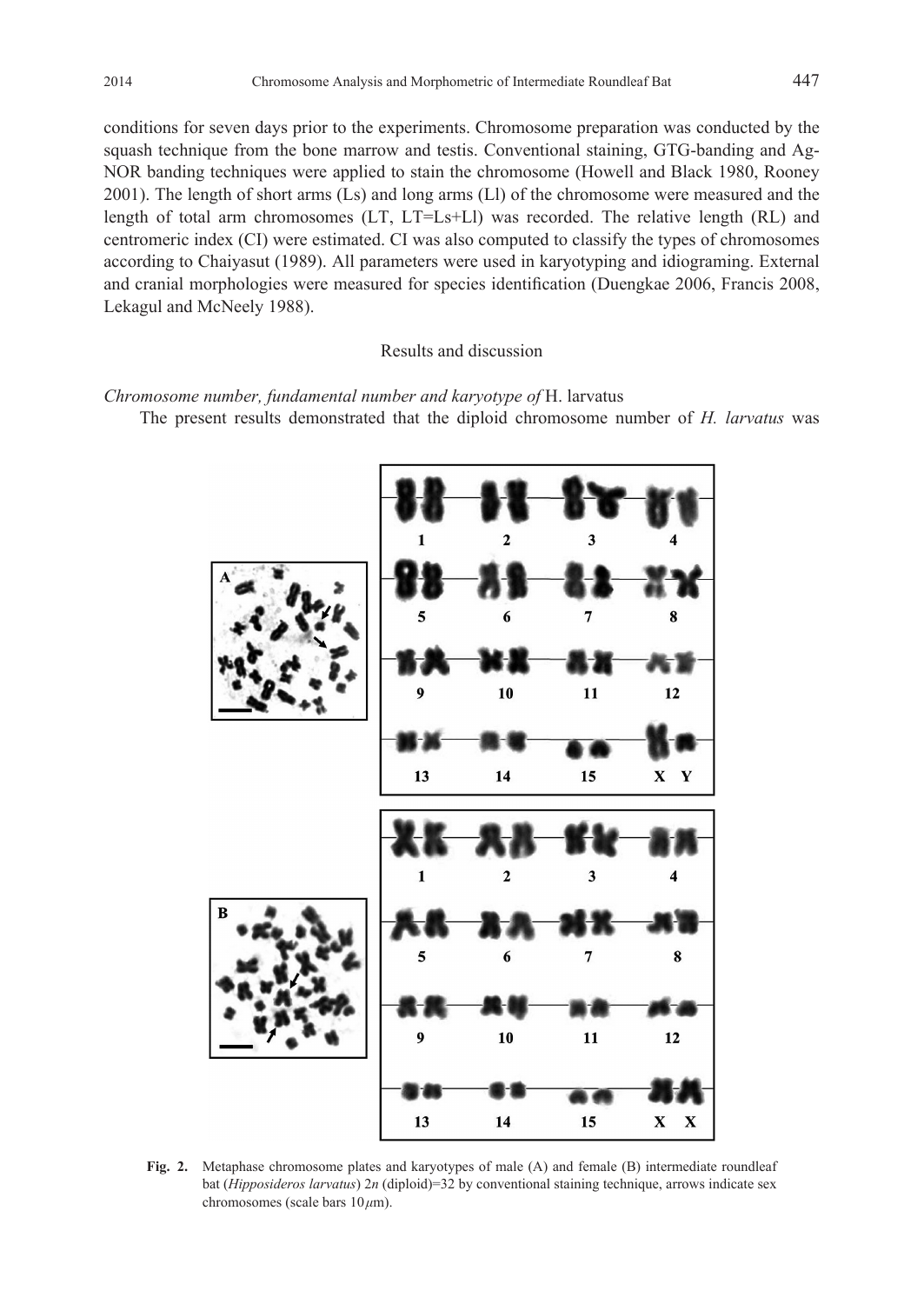| <b>Species</b> | 2n | NF           | m  | sm | a        |          |    |    | <b>NORs</b> | References            |
|----------------|----|--------------|----|----|----------|----------|----|----|-------------|-----------------------|
| H. larvatus    | 32 | 64           | 30 |    | $\Omega$ | $\theta$ | sm | a  |             | Harada et al. (1982)  |
|                | 32 |              |    |    |          |          | sm | a  |             | Hood et al. (1988)    |
|                | 32 | 64 in female | 30 |    | $\theta$ | $\theta$ | sm |    |             | Yi and Harada (2006)  |
|                |    | 63 in male   |    |    |          |          |    |    |             |                       |
|                | 32 |              | 30 |    | $\theta$ | $\theta$ |    |    |             | Volleth et al. (2002) |
|                | 32 |              | 30 |    | $\theta$ | $\Omega$ | sm | a  |             | Mao et al. (2007)     |
|                | 32 | 66           | 20 | 8  | $\theta$ |          | sm | sm | L(CR)8      | Present study         |
|                |    |              |    |    |          |          |    |    |             |                       |

**Table 1.** Review of cytogenetic reports of the intermediate roundleaf bat, *Hipposideros larvatus* (Chiroptera, Hipposideridae).

Notes: 2*n*=diploid chromosome, NF=fundamental number (number of chromosome arm), m=metacentric, sm=submetacentric, a=acrocentric, t=telocentric chromosome, NORs=nucleolar organizer regions, L=long arm, CR=centromeric region and ̶=not available.

2*n*=32 (Fig. 2). It is in accordance with previous studies (Harada *et al.* 1982, Hood *et al.* 1988, Volleth *et al.* 2002, Yi and Harada 2006, Mao *et al.* 2007). The NF was 66 in both males and females, which is different from the results of Harada *et al.* (1982), who detected an NF of 64, and Yi and Harada (2006) who detected an NF of 63 in males and 64 in females. The karyotype was composed of 20 metacentric, 8 submetacentric, and 2 telocentric chromosomes. However, it is inconsistent with the results of Harada *et al.* (1982), Volleth *et al.* (2002), Yi and Harada (2006) and Mao *et al.* (2007), which revealed that *H. larvatus* has 30 metacentric/submetacentric chromosomes (bi-arm chromosomes).

The X-chromosome of the *H. larvatus* is a large submetacentric chromosome and the Y-chromosome is the small submetacentric chromosome. These features are different from that reported by Harada *et al.* (1982), Hood *et al.* (1988) and Mao *et al.* (2006) indicating that *H. larvatus* had a submetacentric X-chromosome and acrocentric Y-chromosome. Furthermore, Yi and Harada (2006) also reported that the sex chromosomes of the *H. larvatus* had a submetacentric X-chromosome and telocentric Y-chromosome (Table 1).

The karyotype of 26 species of the family Hipposideridae have been reported (Ray-Chaudhuri and Pathak 1966, Ray-Chaudhuri *et al.* 1971, Dulić and Mutere 1974, 1977, Peterson and Nagorsen 1975, Ando *et al.* 1980, Handa and Kaur 1980, Harada *et al.* 1982, 1985a, Hood *et al.* 1988, Zhang and Wan 1992, Choudhury and Patro 1993, Rautenbach *et al.* 1993, Sreepada *et al.* 1993, Rickart *et al.* 1999, Gu 2002a, 2002b, 2006, Yi and Harada 2006, Koubínová *et al.* 2010) and a limited extent of variation is evident. In most of the species studied, a karyotype with 32 bi-armed chromosomes is present and the fundamental number of autosomal arms (NFa) is 60. Within the genus *Hipposideros*, exceptions from this uniform pattern were found in *H. commersoni* from South Africa (Rautenbach *et al.* 1993) and in *H. obscurus* from the Philippines (Rickart *et al.* 1999). The karyotype of *H. commersoni* had  $2n=52$ , whereas that of *H. obscurus* had  $2n=24$  (NFa=44) (Koubínová *et al.* 2010).

Within the genus *Hipposideros*, 17 out of the 22 cytogenetic species studied had 2*n*=32 (77.27%). Different karyotypes were found in *H. obscurus* (2*n*=24), *H. cyclops* (2*n*=36), *H. commersoni* (2*n*=52) and *H. gigas* (2*n*=52) (Koubínová *et al.* 2010). Robertsonian mechanisms of centric fusion/fission combined possibly with whole arm translocations have played a major role in the karyotypic evolution within the genus *Rhinolophus* (Mao *et al.* 2007) and similar mechanisms but with the opposite direction can also be proposed for the genus *Hipposideros* (Sreepada *et al.* 1993, Koubínová *et al.* 2010). The similar fundamental numbers (number of chromosome arms) found in individual karyotypes indicate that the Robertsonian rearrangements are the probable source of karyotype variation among the species of the family Hipposideridae.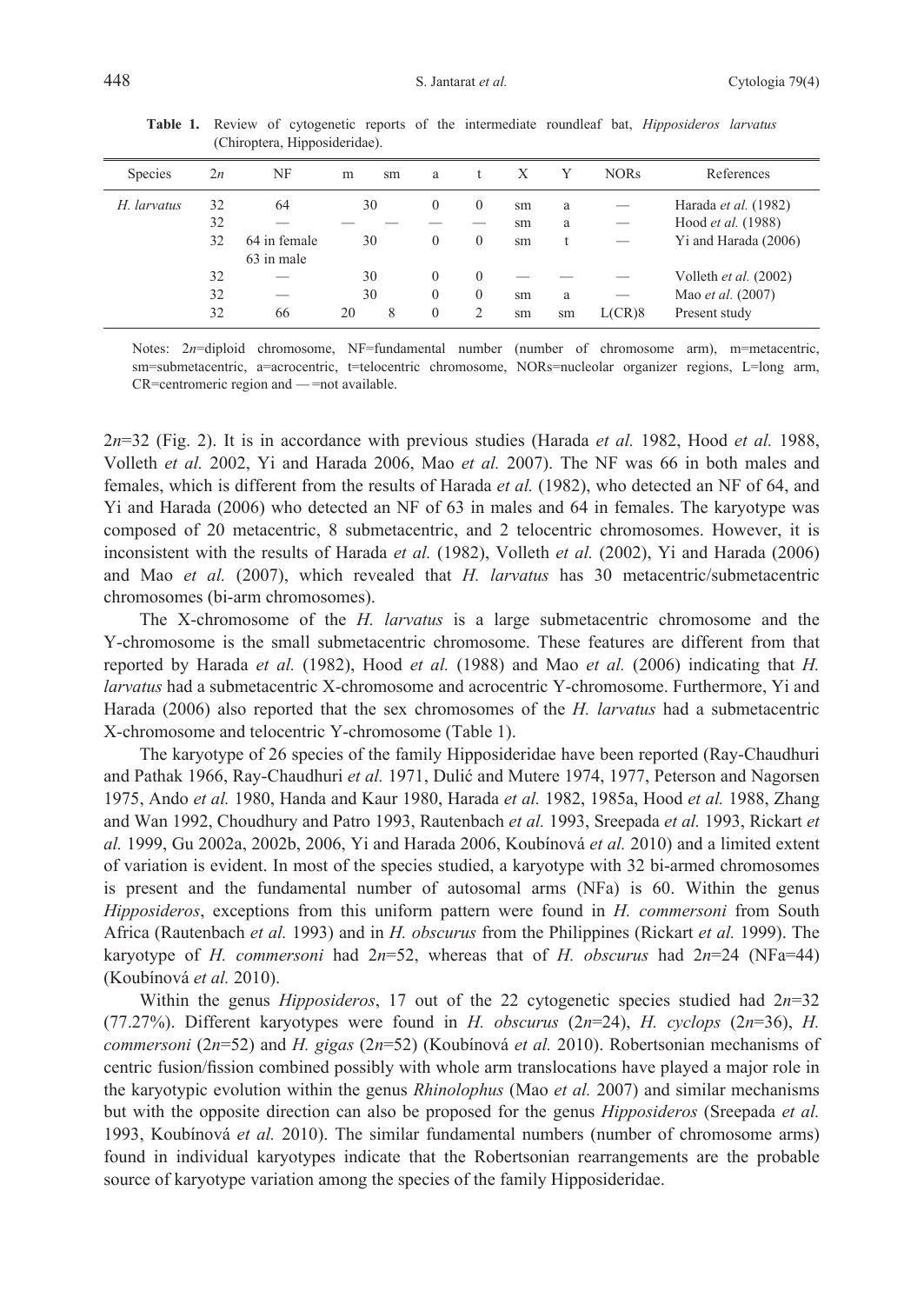

**Fig. 3.** Metaphase chromosome plates and karyotypes of male (A) and female (B) intermediate roundleaf bat (*Hipposideros larvatus*) 2*n* (diploid)=32 by GTG-banding technique, arrows indicate sex chromosomes (scale bars 10 *μ*m).

## *Chromosome marker of* H. larvatus

The cytogenetic study of *H. larvatus* in the present study was accomplished for the first time by using our present GTG-banding technique. GTG-banding revealed that the number of GTGbands on one set of haploid chromosomes, which includes autosomes, X and Y chromosomes, is 159 bands. The GTG-banding technique provides defined dark band regions (heterochromatin) and light band regions (euchromatin) on a chromosome (Rooney 2001). The haploid set of *H. larvatus* consists of 15 autosomes including X and Y chromosomes. However, some chromosomes were not clearly identified because of their variation. The chromosome band scoring is represented by approximate bands that appear (Fig. 3).

This is the first cytogenetic analysis of *H. larvatus* using the Ag-NOR banding technique. The adjacent region on the long arm of the large metacentric chromosome pair 8 (centromeric NORs) showed defined NORs (Fig. 4). The objective of this technique is to detect NORs which represent the location of genes that function in ribosome synthesis. The location of NORs in several bats has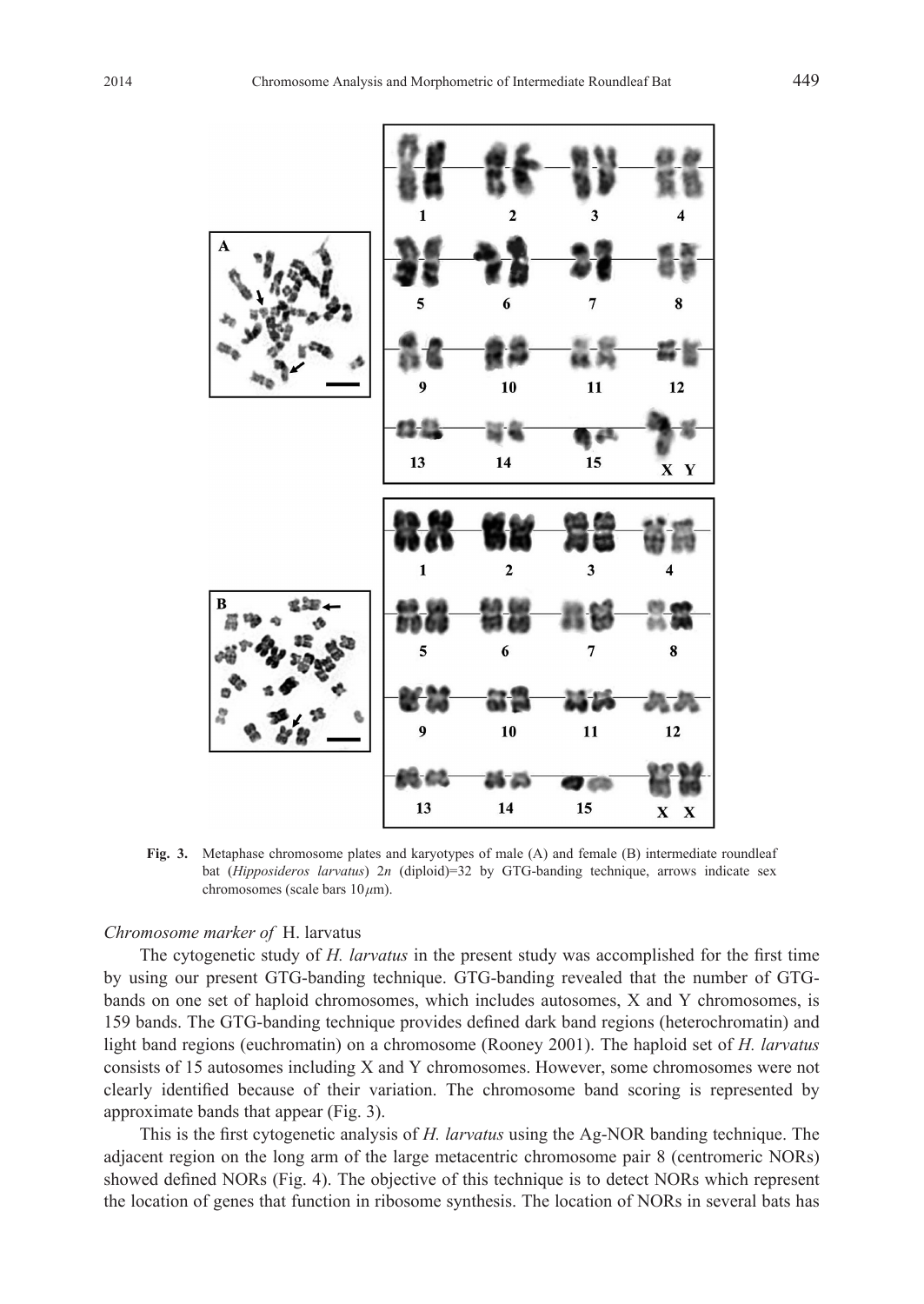

**Fig. 4.** Metaphase chromosome plates and karyotypes of male (A) and female (B) intermediate roundleaf bat (*Hipposideros larvatus*) 2*n* (diploid)=32 by Ag-NOR banding technique, arrows indicate nucleolar organizer regions/NORs (scale bars 10 *μ*m).

been analyzed using the Ag-NOR banding technique (Volleth 1987, Morielle-Verielle and Varella-Garcia 1988, Souza and Araújo 1990, Morielle-Verielle *et al.* 1992, Rodrigues *et al.* 2000, 2003, Santos *et al.* 2002, Noronha *et al.* 2004, Faria *et al.* 2009, Garcia and Pessôa 2010, Vilamiu *et al.* 2010, Gomes *et al.* 2012). Eukaryote ribosomal RNA genes are organized into two different gene families: a major one encoding 18S, 5.8S and 28S rRNAs, and a small one encoding 5S rRNA. The major rDNA genes are clustered at specific chromosomal sites, which are known as nucleolar organizer regions/NORs (Suzuki *et al.* 1996).

We have shown that the asymmetrical karyotype of *H. larvatus*, which has three types of chromosomes (metacentric, submetacentric and telocentric chromosomes), is an important chromosome marker. Figures 5, 6 and 7 show the standardized ideogram from conventional staining, GTG-banding, and Ag-NOR banding techniques. The idiogram shows gradually decreasing length of the chromosomes. The largest and smallest chromosomes show an approximately threefold size difference. Data of the chromosomal checks on mitotic metaphase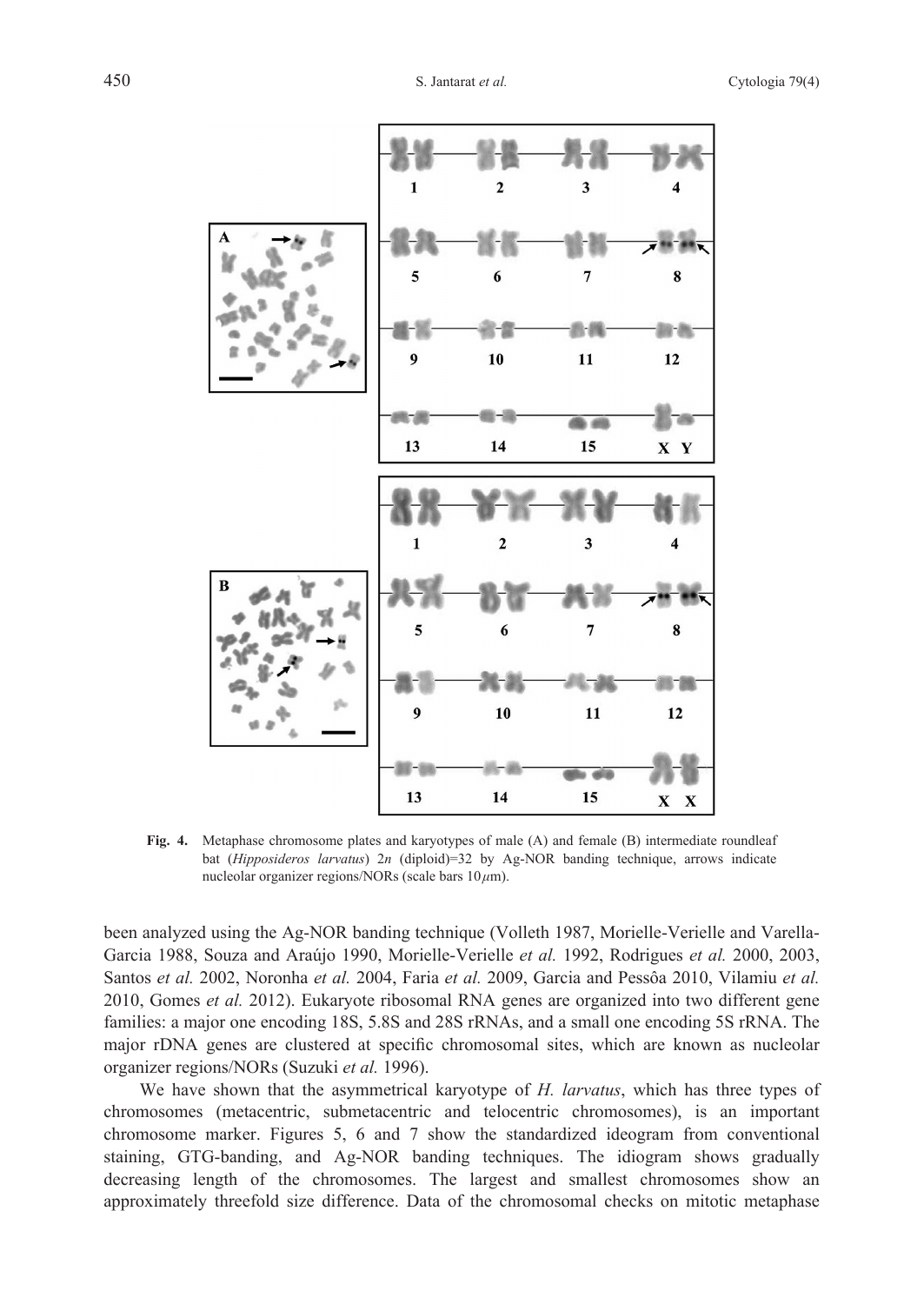

**Fig. 5.** Standardized idiogram of the intermediate roundleaf bat (*Hipposideros larvatus*) 2*n* (diploid)=32 by conventional staining technique.



**Fig. 6.** Standardized idiogram of the intermediate roundleaf bat (*Hipposideros larvatus*) 2*n* (diploid)=32 by GTG-banding technique.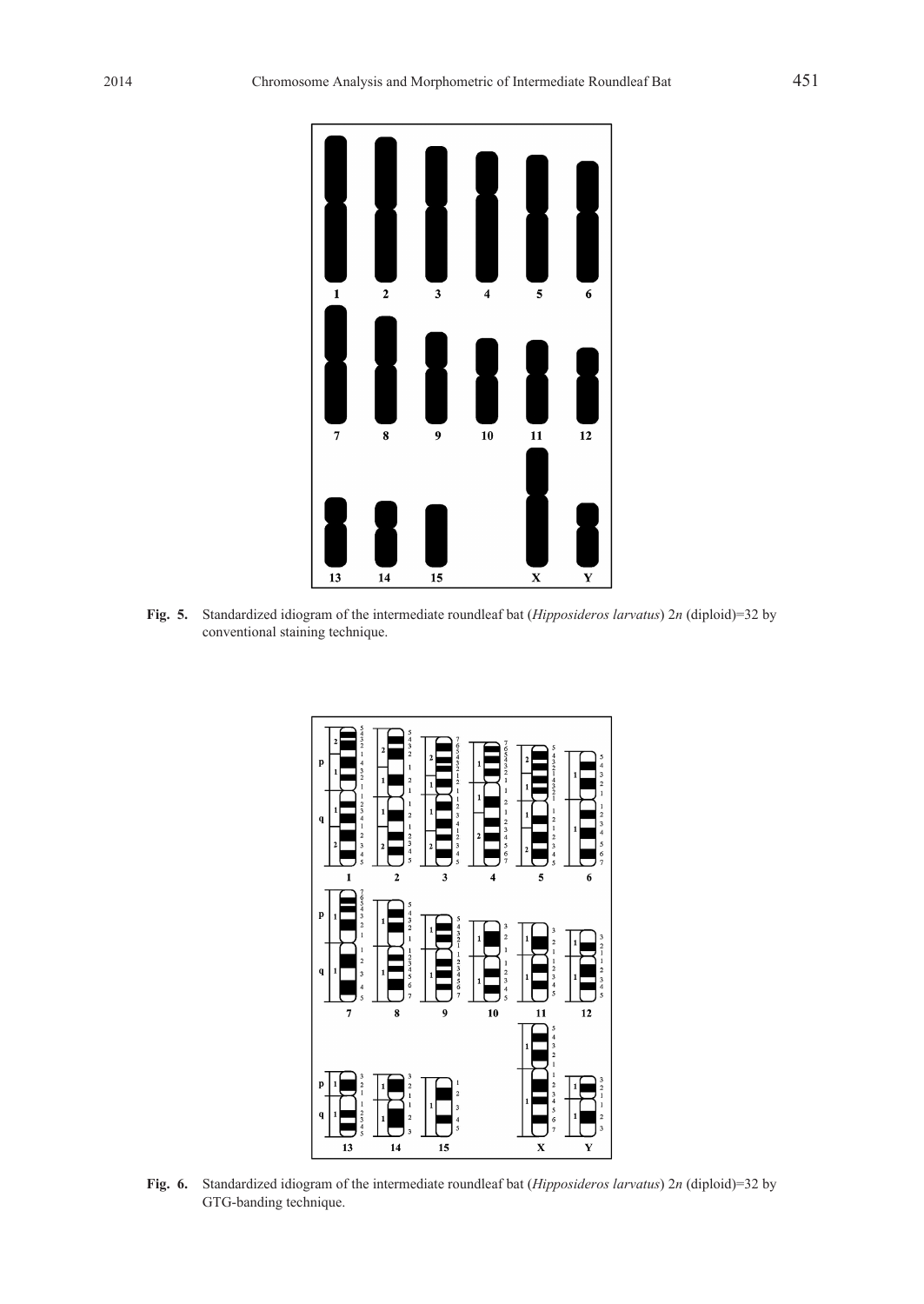

- **Fig. 7.** Standardized idiogram of the intermediate roundleaf bat (*Hipposideros larvatus*) 2*n* (diploid)=32 by Ag-NOR banding technique. Arrow indicates nucleolar organizer region/NOR.
- Table 2. Mean of length of short arm chromosomes (Ls), length of long arm chromosomes (Ll), total arm length of chromosomes (LT), relative length (RL), centromeric index (CI) and standard deviation (SD) of RL, CI from metaphase chromosomes in 20 cells of male and female intermediate roundleaf bat (*Hipposideros larvatus*) 2*n* (diploid)=32.

| Chromosome<br>pair | Ls    | L1    | LT    | $RL{\pm}SD$       | $CI \pm SD$        | Chromosome<br>size | Chromosome<br>type |
|--------------------|-------|-------|-------|-------------------|--------------------|--------------------|--------------------|
| 1                  | 1.320 | 1.608 | 2.928 | $0.083 \pm 0.008$ | $0.549 \pm 0.019$  | Large              | Metacentric        |
| $\overline{2}$     | 1.465 | 1.473 | 2.938 | $0.084 \pm 0.009$ | $0.501 \pm 0.0021$ | Large              | Metacentric        |
| 3                  | 1.213 | 1.538 | 2.750 | $0.078 \pm 0.010$ | $0.559 \pm 0.018$  | Large              | Metacentric        |
| 4                  | 0.880 | 1.788 | 2.668 | $0.076 \pm 0.007$ | $0.670 \pm 0.017$  | Large              | Submetacentric     |
| 5                  | 1.213 | 1.395 | 2.608 | $0.074 \pm 0.008$ | $0.535 \pm 0.015$  | Large              | Metacentric        |
| 6                  | 1.013 | 1.398 | 2.410 | $0.069 \pm 0.005$ | $0.580 \pm 0.018$  | Large              | Metacentric        |
| $\overline{7}$     | 1.163 | 1.290 | 2.453 | $0.070 \pm 0.004$ | $0.526 \pm 0.016$  | Large              | Metacentric        |
| $8*$               | 0.965 | 1.165 | 2.130 | $0.061 \pm 0.006$ | $0.547 \pm 0.021$  | Large              | Metacentric        |
| 9                  | 0.688 | 1.113 | 1.800 | $0.051 \pm 0.003$ | $0.618 \pm 0.011$  | Medium             | Submetacentric     |
| 10                 | 0.750 | 0.963 | 1.713 | $0.049 \pm 0.005$ | $0.562 \pm 0.014$  | Medium             | Metacentric        |
| 11                 | 0.713 | 0.990 | 1.703 | $0.048 \pm 0.006$ | $0.581 \pm 0.011$  | Medium             | Metacentric        |
| 12                 | 0.550 | 0.938 | 1.488 | $0.042 \pm 0.003$ | $0.630\pm0.012$    | Medium             | Submetacentric     |
| 13                 | 0.510 | 0.885 | 1.395 | $0.040 \pm 0.002$ | $0.634\pm0.013$    | Small              | Submetacentric     |
| 14                 | 0.520 | 0.765 | 1.285 | $0.037 \pm 0.001$ | $0.595 \pm 0.019$  | Small              | Metacentric        |
| 15                 | 0.000 | 1.250 | 1.250 | $0.036 \pm 0.002$ | $1.000 \pm 0.000$  | Small              | Telocentric        |
| X                  | 0.940 | 1.440 | 2.380 | $0.068 \pm 0.007$ | $0.605 \pm 0.006$  | Large              | Submetacentric     |
| Y                  | 0.490 | 0.790 | 1.280 | $0.036 \pm 0.001$ | $0.617 \pm 0.014$  | Small              | Submetacentric     |

Remark: \*=Nucleolar organizer region/NOR.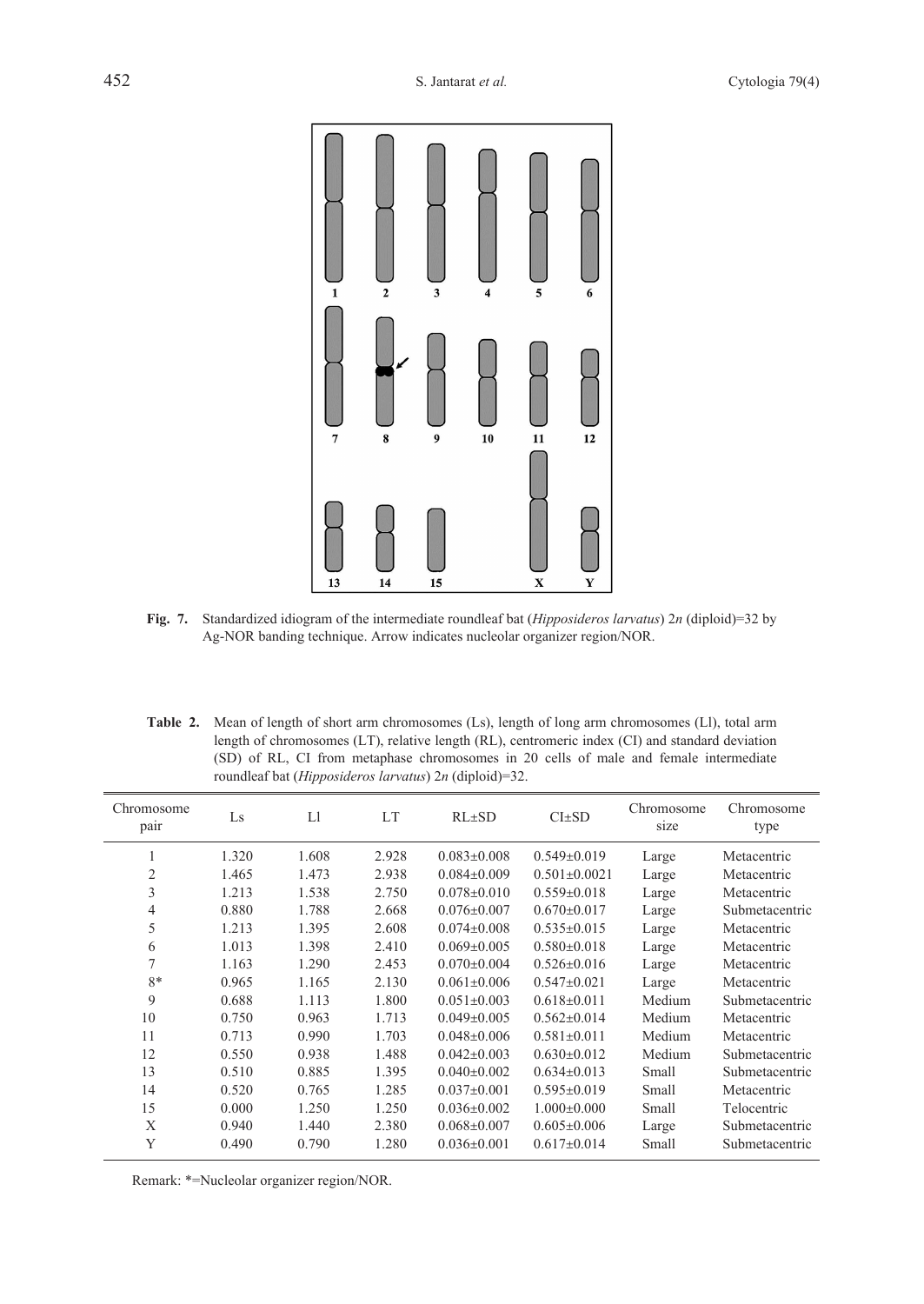Chromatin

 $\mathbf{A}$ 





**Fig. 8.** Meiotic cell division of the intermediate roundleaf bat (*Hipposideros larvatus*) 2*n* (diploid)=32 on interphase (A), late leptotene (B), pachytene (C), diplotene (D), and metaphase I (E); scale bar indicates 10 *μ*m.

cells are shown in Table 2. Regarding the chromosome marker of *H. larvatus*, chromosome pair 1 is the largest metacentric and chromosome pair 15 is the smallest telocentric chromosome. The karyotype formula of *H. larvatus*is as follows:

 $2n$  (32)=L<sup>m</sup><sub>1</sub>+L<sub>2</sub><sup>m</sup>+M<sub>4</sub><sup>m</sup>+M<sub>4</sub><sup>m</sup>+S<sub>2</sub><sup>m</sup>+S<sub>2</sub><sup>m</sup>+S<sup>4</sup><sub>2</sub>+sex-chromosomes

# *Meiotic cell division of* H. larvatus

The present study on meiotic cell division of *H. larvatus* found that during metaphase I (meiosis I) the homologous chromosomes showed synapsis, which can be defined as the 16 bivalents (15 ring bivalents and 1 rod bivalent, Fig. 8E). The largest metacentric chromosome pair 1 is the largest bivalent. In interphase (Fig. 8A) and prophase I (meiosis I), we found that *H. larvatus* had the distinctness of the observable late leptotene (initiation of chromosome shrinking, Fig. 8B), pachytene (completion of chromosome synapsis, Fig. 8C), and diplotene (chiasma and crossing over, Fig. 8D).

# *Morphological descriptions of* H. larvatus

The *H. larvatus* is a small insectivorous bat which has an average forearm and head-body length of 57.63±7.62 mm (45.00–64.00 mm) and 66.96±9.51 mm (51.50–79.00 mm), respectively, as examined (Table 3). The upper body is dark gray-brown to reddish-brown, whereas the underbody is slightly paler and the wing membranes are dark-brown. It has an average tail length of 29.14±5.13 mm (20.00–35.50 mm) and an average ear length of 21.08±1.79 mm (19.20–24.00 mm). The noseleaf is like a horseshoe which has three lateral leaflets and a spear-shaped internatrial septum (Fig. 1A). The average length of the tibia and hind foot are 22.46±1.92 mm (19.00–  $25.00 \,\mathrm{mm}$ ) and  $9.81\pm1.06 \,\mathrm{mm}$  (8.00–11.20 mm), respectively. The morphology of the skull was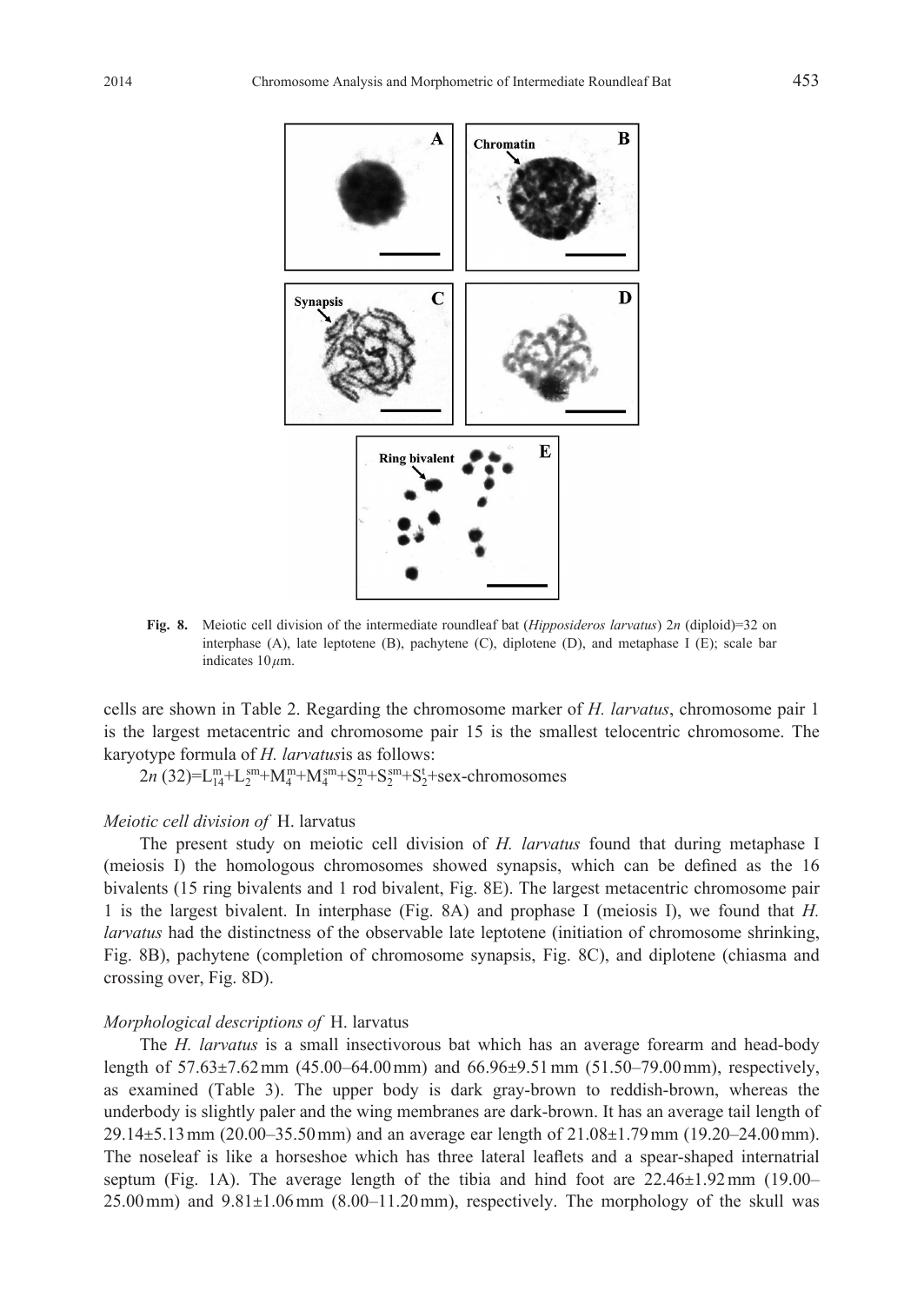| Morphological<br>measurement | Mean (mm) | Minimum (mm) | Maximum (mm) | <b>SD</b> |
|------------------------------|-----------|--------------|--------------|-----------|
| FA                           | 57.63     | 45.00        | 64.80        | 7.26      |
| HB                           | 66.96     | 51.50        | 79.00        | 9.51      |
| T                            | 29.14     | 20.00        | 35.50        | 5.13      |
| E                            | 21.08     | 19.20        | 24.00        | 1.79      |
| Ti                           | 22.46     | 19.00        | 25.00        | 1.92      |
| HF                           | 9.81      | 8.00         | 11.20        | 1.06      |
| <b>GTL</b>                   | 24.03     | 21.80        | 25.50        | 1.27      |
| <b>CBL</b>                   | 21.16     | 19.00        | 22.60        | 1.24      |
| <b>CCL</b>                   | 20.38     | 18.40        | 22.00        | 1.13      |
| ZB                           | 13.28     | 12.00        | 14.00        | 0.71      |
| <b>BB</b>                    | 10.50     | 9.30         | 11.80        | 0.92      |
| IC                           | 3.20      | 2.90         | 3.60         | 0.22      |
| PC                           | 2.95      | 2.70         | 3.30         | 0.16      |
| <b>RW</b>                    | 8.63      | 7.80         | 9.20         | 0.46      |
| ML                           | 16.18     | 14.20        | 17.20        | 0.98      |
| $C-M^3$                      | 8.47      | 7.80         | 9.40         | 0.59      |
| $C-M_3$                      | 9.52      | 6.90         | 11.00        | 1.21      |
| $M^3 - M^3$                  | 9.16      | 8.20         | 10.00        | 0.51      |
| $C^1$ – $C^1$                | 5.57      | 4.80         | 6.00         | 0.48      |

**Table 3.** External, cranial and dental measurements of the intermediate roundleaf bat (*Hipposideros larvatus*) from Thailand (*n*=10).

Remarks: Forearm length (FA), head-body length (HB), tail length (T), ear length (E), tibia length (TIB) and hind foot length (HF). The following cranial and dental measurements were taken: greatest length of skull (GTL), condylo-basal length (CBL), condylo-canine length (CCL), zygomatic breadth (ZB), braincase breadth (BB), interorbital constriction (IC), post orbital constriction (PC), mandible length (ML), rostral width (RW), maxillary toothrow (C-M<sup>3</sup>), mandibular toothrow (C–M<sup>3</sup>), posterior palatal width  $(M^3-M^3)$ , and anterior palatal width (C<sup>1</sup>–C<sup>1</sup>).

measured and shown in Fig. 1B, 1C and 1D. The cranial morphometrics including greatest length of skull (GTL), condylo-basal length (CBL), condylo-canine length (CCL), zygomatic breadth (ZB), breadth of braincase (BB), interorbial constriction (IC), postorbital constriction (PC), rostral width (RW), mandible length (ML), maxillary toothrow (C–M<sup>3</sup>), mandibulary toothrow (C–M<sub>3</sub>), posterior palatal width  $(M<sup>3</sup>-M<sup>3</sup>)$ , and anterior palatal width  $(C<sup>1</sup>-C<sup>1</sup>)$  are presented in Table 3. The skull has no orbital process. The dental formula is  $1/2$ ,  $1/1$ ,  $2/2$ ,  $3/3=30$ . These results agree with Duengkae's (2006), Francis' (2008) and Lekagul and Mcneely's (1988) morphometric descriptions of the external morphology and skull of *H. larvatus* from Thailand.

## Acknowledgments

This work was supported by Buriram Rajabhat University and the Applied Taxonomic Research Center (ATRC), Khon Kaen University grant ATRC\_R5801. We wish to acknowledge the support of the Khon Kaen University Publication Clinic, Research and Technology Transfer Affairs, Khon Kaen University, for their assistance.

#### References

- Ando, K., Tagawa, T. and Uchida, T. A. 1980. Karyotypes of Taiwanese and Japanese bats belonging to the families Rhinolophidae and Hipposideridae. Cytologia **45**: 423–432.
- Bickham, J. W., McBee, K. and Schlitter, D. A. 1986. Chromosomal variation among seven species of *Myotis* (Chiroptera: Vespertilionidae). J. Mammal. **67**: 746–750.
- Bogdanowicz, W. and Owen, R. D. 1998. In the Minotaur's Labyrinth: The phylogeny of the bat Family Hipposideridae. In: Kunz, T. H. and Racey, P. A. (eds.). Bats: Phylogeny, Morphology, Echolocation, and Conservation Biology.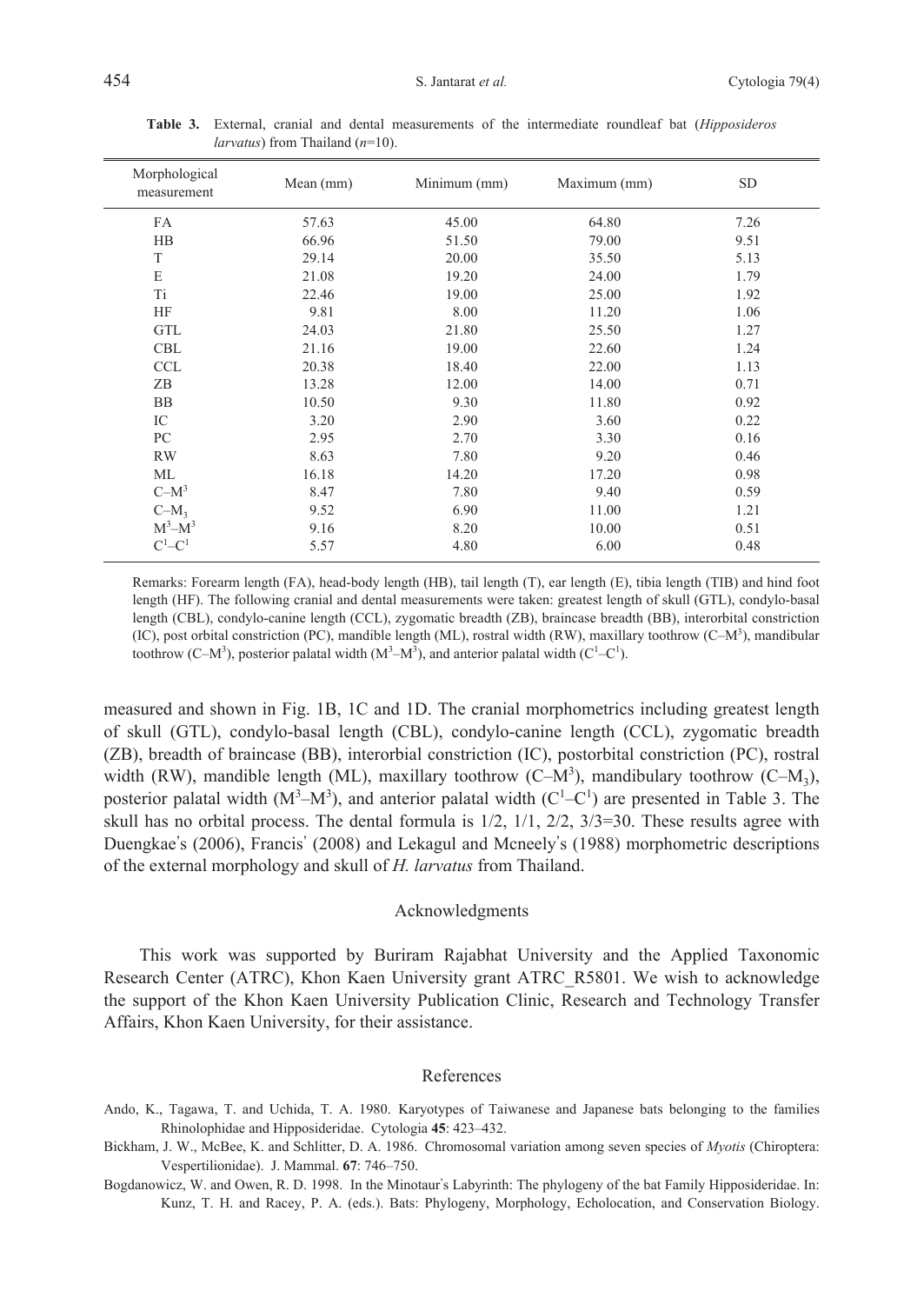Smithsonian Institution Press, Washington, D.C. pp. 27–42.

- Bumrungsri, S., Harrison, D. L., Satasook, C., Prajukjitr, P., Thong-Aree, S. and Bates, P. J. J. 2006. A review of bat research in Thailand with eight new species records for the country. Acta Chiropt. **8**: 325–359.
- Chaiyasut, K. 1989. Cytogenetics and Cytotaxonomy of the Family Zephyranthes. Department of Botany, Faculty of Science, Chulalongkorn University, Bangkok.
- Choudhury, R. C. and Patro, C. 1993. Karyotypic characteristics of an Indian Microchiroptera *Hipposideros fulvuspallidus* Anderson. Asian J. Exp. Sci. **7**: 19–23.
- Duengkae, P. 2006. Bats of Thailand the Identification Field Guide. Department of Forest Biology, Faculty of Forestry, Kasetsart University, Bangkok.
- Dulić, B. and Mutere, F. A. 1974. The chromosomes of two bats from East Africa: *Rhinolophus clivosus* Cretzschmar, 1828 and *Hipposideros caffer* (Sundevall, 1846). Period. Biol. **76**: 31–34.
- Dulić, B. and Mutere, F. A. 1977. Chromosomes of some East African bats. Säugetierkundliche Mitteilungen **25**: 231–233.
- Faria, K. C., Marchesin, S. R. C., Moreira, P. R. L., Beguelini, M. R. and Morielle-Versute, E. 2009. New insights into telomeric DNA sequence (TTAGGG)<sub>n</sub> location in bat chromosomes. Genet. Mol. Res. 8: 1079–1084.
- Francis, C. M. 2008. A Field Guide to the Mammals of Thailand and South-East Asia. Asia Book, Bangkok.
- Garcia, J. P. and Pessôa, L. M. 2010. Karyotypic composition of bats from the Brazilian nuclear power plant, state of Rio de Janeiro. Chiroptera Neotropical **16**: 617–628.
- Gomes, A J. B., Nagamachi, C. Y., Rodrigues, L. R. R., Farias, S. G., Rissino, J. D. and Pieczrka, J. C. 2012. Karyotypic variation in *Rhinophylla pumilio* Peters, 1865 and comparative analysis with representative of two subfamilies of Phyllostomidae (Chiroptera). Comp. Cytogenet. **6**: 213–225.
- Gu, X. M. 2002a. A study on the karyotype, G-bands and C-bands of *Hipposideros armiger*. Journal of Guizhou Normal University (Natural Science) **3**: 9–11.
- Gu, X. M. 2002b. The karyotype analysis of *Hipposideros armiger*. Chinese Journal of Zoology **37**: 19–21.
- Gu, X. M. 2006. The karyotypes of six species of bats from Guizhou. Chinese Journal of Zoology **41**: 112–116.
- Handa, S. M. and Kaur, S. 1980. Chromosome studies on three species of *Hipposideros* (Hipposideridae: Chiroptera). Caryologia **33**: 537–549.
- Harada, M., Minezawa, M., Takada, S., Yenbutra, S., Nunpakdee, P. and Ohtani, S. 1982. Karyological analysis of 12 species of bats from Thailand. Caryologia **35**: 269–278.
- Harada, M., Yenbutra, S., Tsuchiya, K. and Takada, S. 1985a. Karyotype of seven species of bats from Thailand. Experimentia **41**: 1610–1611.
- Harada, M., Yenbutra, S., Yosida, T. H. and Takada, S. 1985b. Cytogenetical study of *Rhinolophus* bats (Chiroptera, Mammalia) from Thailand. Proc. Jpn. Acad., Ser. B, Phys. Biol. Sci. **61**: 455–458.
- Hood, J. S. and Baker, R. J. 1986. G- and C-banding chromosomal studies of bats of the family Emballonuridae. J. Mammal. **67**: 705–711.
- Hood, J. S., Schlitter, D. A., Georgudaki, J. I., Yenbutra, S. and Baker, R. J. 1988. Chromosomal studies of bats (Mammalia: Chiroptera) from Thailand. Ann. Carnegie Mus. **57**: 99–109.
- Howell, W. M. and Black, D. A. 1980. Controlled silver-staining of nucleolus organizer regions with a protective colloidal developer: A 1-step method. Experientia **36**: 1014–1015.
- Kleiman D. G., Geist, V. and Trunipey, I. E. 2004. Grzimek's Animal Life Encyclopedia, Volume 3: Mammal II. 2nd ed. Thomson Gale, Detroit.
- Koubínová, D., Sreepada, K. S., Koubek, P. and Zima, J. 2010. Karyotypic variation in rhinolophid and hipposiderid bats (Chiroptera: Rhinolophidae, Hipposideridae). Acta Chiropt. **12**: 393–400.
- Lekagul, B. and McNeely, J. A. 1988. Mammals of Thailand. 2nd ed. SahaKarnBhaet, Bangkok.
- Mao, X., Nie, W., Wang, J., Su, W., Ao, L., Feng, Q., Wang, Y., Volleth, M. and Yang, F. 2007. Karyotype evolution in *Rhinolophus* bats (Rhinolophidae, Chiroptera) illuminated by cross-species chromosome painting and G-banding comparison. Chromosome Res. **15**: 835–847.
- Morielle-Verielle, E., Taddei, V. A. and Varella-Garcia, M. 1992. Chromosome banding studies of *Chrotopterus auritus* (Chiroptera: Phyllostomidae). Rev. Bras. Genet. **15**: 569–573.
- Morielle-Verielle, E. and Varella-Garcia, M. 1988. Variability of nucleolus organizer regions inphyllostomid bats. Rev. Bras. Genet. **11**: 853–871.
- Noronha, R. C. R., Nagamachi, C. Y., Pieczarka, J. C., Marques-Aguiar, S., Assis, M. F. L. and Barros, R. M. S. 2004. Meiotic of the sex chromosomes in Carollinae-Phyllostomidae (Chiroptera): NOR separates the  $XY_1Y_2$  into two independent parts. Caryologia **57**: 1–9.
- Peterson, R. L. and Nagorsen, D. W. 1975. Chromosomes of fifteen species of bats (Chiroptera) from Kenya and Rhodesia. Life Science Occasional Papers, Royal Ontario Museum **27**: 1–14.
- Rautenbach, I. L., Bronner, G. N. and Schlitter, D. A. 1993. Karyotypic data and attendant systematic implications for the bats of southern Africa. Koedoe **36**: 87–104.
- Ray-Chaudhuri, S. P. and Pathak, S. 1966. Studies on the chromosomes of bats: List of worked out Indian species of